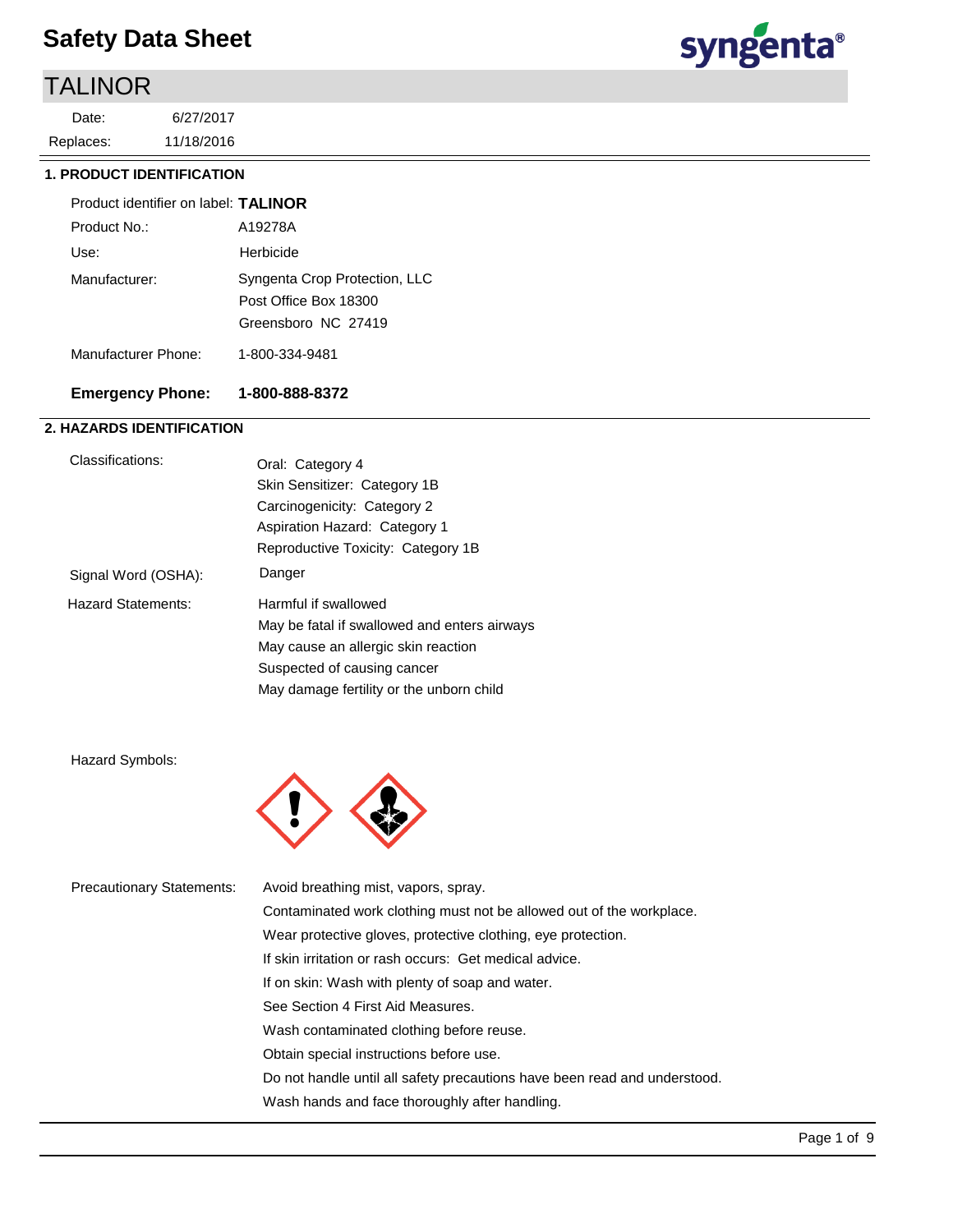### TALINOR



#### **3. COMPOSITION/INFORMATION ON INGREDIENTS**

| <b>Chemical Name</b>                                                                                                       | Common Name                 | <b>CAS Number</b>   | Concentration       |
|----------------------------------------------------------------------------------------------------------------------------|-----------------------------|---------------------|---------------------|
| Naphthalene                                                                                                                | Naphthalene                 | $91 - 20 - 3$       | $< 1\%$             |
| Acetophenone                                                                                                               | Acetophenone                | 98-86-2             | $< 35\%$            |
| Cloquintocet-Mexyl                                                                                                         | Cloquintocet-Mexyl          | 99607-70-2          | $< 1\%$             |
| Petroleum Solvent                                                                                                          | Petroleum Solvent           | <b>Trade Secret</b> | <b>Trade Secret</b> |
| Other ingredients                                                                                                          | Other ingredients           | <b>Trade Secret</b> | $>36.43\%$          |
| bromoxynil-octanoate                                                                                                       | <b>Bromoxynil Octanoate</b> | 1689-99-2           | 23.16%              |
| Bicyclo[3.2.1]oct-3-en-2-one, 4-hydroxy-3-<br>[[2-[(2-methoxyethoxy)methyl]-6-<br>(trifluoromethyl)-3-pyridinyl]carbonyl]- | <b>Bicyclopyrone</b>        | 352010-68-5         | 3.41%               |

Ingredients not precisely identified are proprietary or non-hazardous. Values are not product specifications.

#### **4. FIRST AID MEASURES**

Have the product container, label or Safety Data Sheet with you when calling Syngenta (800-888-8372), a poison control center or doctor, or going for treatment.

| Ingestion:           | If swallowed: Call Syngenta (800-888-8372), a poison control center or doctor immediately for treatment<br>advice. Do not give any liquid to the person. Do not induce vomiting unless told to do so after calling 800-888-<br>8372 or by a poison control center or doctor. Do not give anything by mouth to an unconscious person. |
|----------------------|--------------------------------------------------------------------------------------------------------------------------------------------------------------------------------------------------------------------------------------------------------------------------------------------------------------------------------------|
| Eye Contact:         | If in eyes: Hold eye open and rinse slowly and gently with water for 15-20 minutes. Remove contact lenses, if<br>present, after 5 minutes, then continue rinsing eye. Call Syngenta (800-888-8372), a poison control center or<br>doctor for treatment advice.                                                                       |
| <b>Skin Contact:</b> | If on skin or clothing: Take off contaminated clothing. Rinse skin immediately with plenty of water for 15-20<br>minutes. Call Syngenta (800-888-8372), a poison control center or doctor for treatment advice.                                                                                                                      |
| Inhalation:          | If inhaled: Move person to fresh air. If person is not breathing, call 911 or an ambulance, then give artificial<br>respiration, preferably mouth-to-mouth if possible. Call Syngenta (800-888-8372), a poison control center or<br>doctor for further treatment advice.                                                             |

#### Most important symptoms/effects:

Allergic skin reaction

Indication of immediate medical attention and special treatment needed:

There is no specific antidote if this product is ingested.

Treat symptomatically.

Persons suffering a temporary allergic reaction may respond to treatment with antihistamines or steroid creams and/or systemic steroids.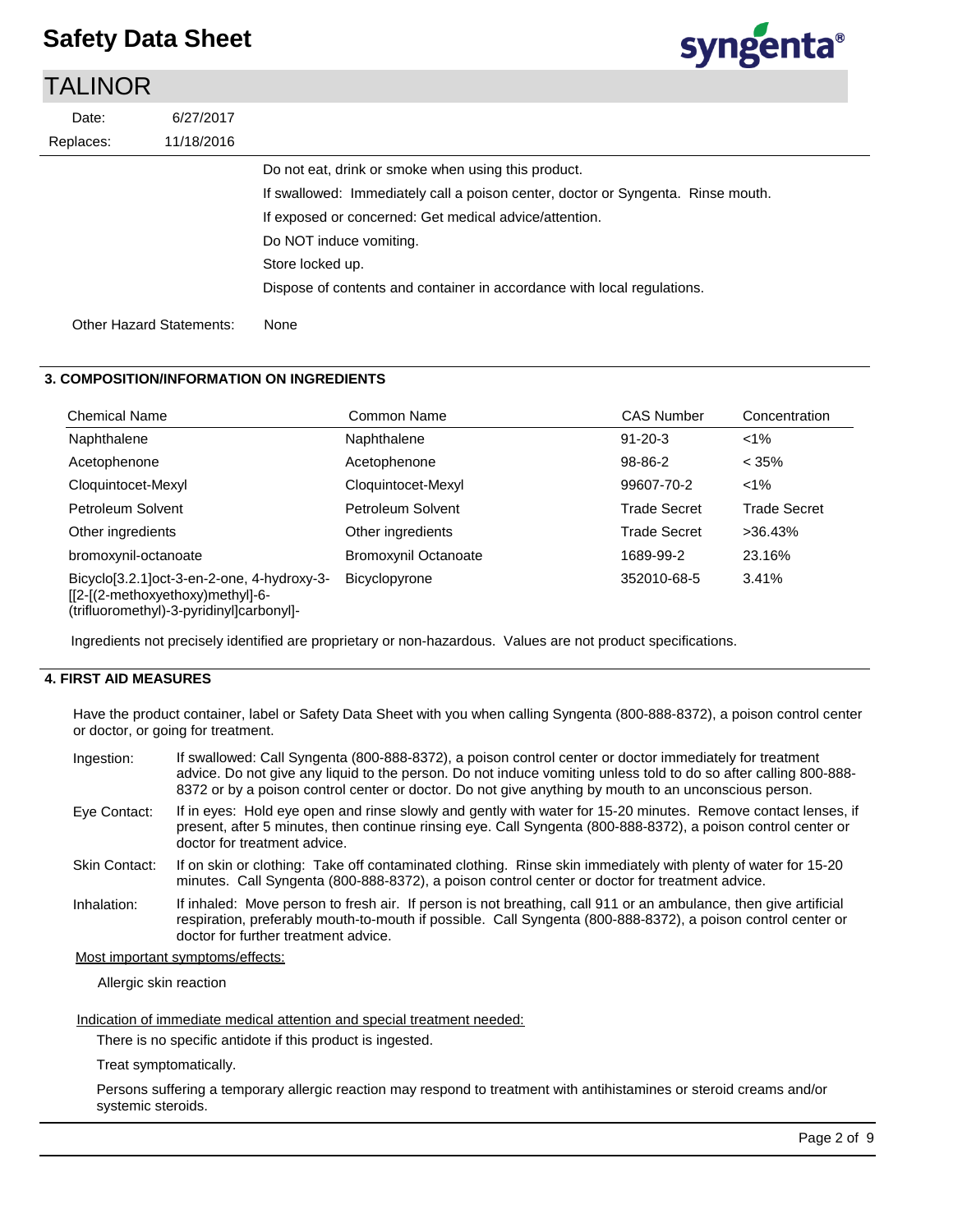### TALINOR

11/18/2016 6/27/2017 Replaces: Date:

Contains petroleum distillate - vomiting may cause aspiration pneumonia.

#### **5. FIRE FIGHTING MEASURES**

Suitable (and unsuitable) extinguishing media:

Use dry chemical, foam or CO2 extinguishing media. If water is used to fight fire, dike and collect runoff.

Specific Hazards:

During a fire, irritating and possibly toxic gases may be generated by thermal decomposition or combustion.

Special protective equipment and precautions for firefighters:

Wear full protective clothing and self-contained breathing apparatus. Evacuate nonessential personnel from the area to prevent human exposure to fire, smoke, fumes or products of combustion.

#### **6. ACCIDENTAL RELEASE MEASURES**

Personal precautions, protective equipment, and emergency procedures:

Follow exposure controls/personal protection outlined in Section 8.

Methods and materials for containment and cleaning up:

Control the spill at its source. Contain the spill to prevent from spreading or contaminating soil or from entering sewage and drainage systems or any body of water. Clean up spills immediately, observing precautions outlined in Section 8. Cover entire spill with absorbing material and place into compatible disposal container. Scrub area with hard water detergent (e.g. commercial products such as Tide, Joy, Spic and Span). Pick up wash liquid with additional absorbent and place into compatible disposal container. Once all material is cleaned up and placed in a disposal container, seal container and arrange for disposition.

#### **7. HANDLING AND STORAGE**

Precautions for safe handling:

Store the material in a well-ventilated, secure area out of reach of children and domestic animals. Do not store food, beverages or tobacco products in the storage area. Prevent eating, drinking, tobacco use, and cosmetic application in areas where there is a potential for exposure to the material. Wash thoroughly with soap and water after handling.

Conditions for safe storage, including any incompatibilities: Store locked up.

#### **8. EXPOSURE CONTROLS/PERSONAL PROTECTION**

#### **THE FOLLOWING RECOMMENDATIONS FOR EXPOSURE CONTROLS/PERSONAL PROTECTION ARE INTENDED FOR THE MANUFACTURE, FORMULATION AND PACKAGING OF THIS PRODUCT.**

#### **FOR COMMERCIAL APPLICATIONS AND/OR ON-FARM APPLICATIONS CONSULT THE PRODUCT LABEL.**

Occupational Exposure Limits:

| <b>Chemical Name</b> | OSHA PEL        | <b>ACGIH TLV</b>  | Other                   | Source         |
|----------------------|-----------------|-------------------|-------------------------|----------------|
| Naphthalene          | 10 ppm TWA      | 10 ppm TWA (skin) | 10 ppm TWA              | <b>NIOSH</b>   |
| Acetophenone         | Not Established | 10 ppm TWA        | Not Established         | Not Applicable |
| Cloquintocet-Mexyl   | Not Established | Not Established   | 5 mg/m <sup>3</sup> TWA | Syngenta       |
| Petroleum Solvent    | Not Established | Not Established   | 50 mg/m $3$ TWA         | Manufacturer   |
| Other ingredients    | Not Established | Not Established   | Not Established         | Not Applicable |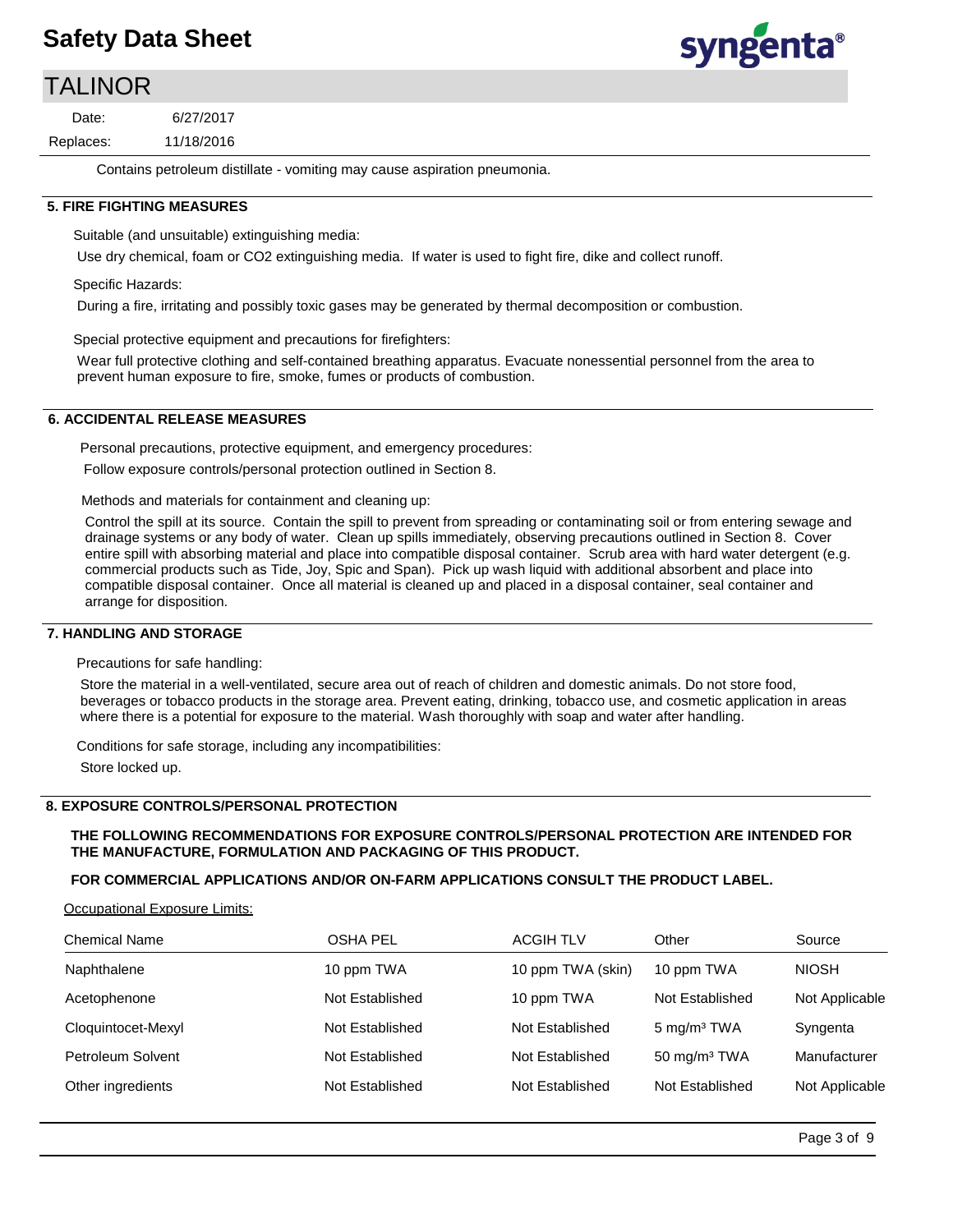### TALINOR



Appropriate engineering controls:

Use effective engineering controls to comply with occupational exposure limits (if applicable).

#### Individual protection measures:

#### Ingestion:

Prevent eating, drinking, tobacco usage and cosmetic application in areas where there is a potential for exposure to the material. Wash thoroughly with soap and water after handling.

#### Eye Contact:

Where eye contact is likely, use chemical splash goggles. Facilities storing or utilizing this material should be equipped with an eyewash facility and a safety shower.

#### Skin Contact:

Where contact is likely, wear chemical-resistant gloves (such as barrier laminate, butyl rubber, nitrile rubber or Viton), coveralls, socks and chemical-resistant footwear.

#### Inhalation:

A combination particulate/organic vapor respirator should be used until effective engineering controls are installed to comply with occupational exposure limits, or until exposure limits are established. Use a NIOSH certified respirator with an organic vapor (OV) cartridge or canister with any R, P or HE filter.

Use a self-contained breathing apparatus in cases of emergency spills, when exposure levels are unknown, or under any circumstances where air-purifying respirators may not provide adequate protection.

#### **9. PHYSICAL AND CHEMICAL PROPERTIES**

| Appearance: Liquid                                             |  |  |
|----------------------------------------------------------------|--|--|
| Odor: Not determined                                           |  |  |
| Odor Threshold: Not Available                                  |  |  |
| pH: Not Available                                              |  |  |
| Melting point/freezing point: Not Applicable                   |  |  |
| Initial boiling point and boiling range: Not Available         |  |  |
| Flash Point (Test Method):<br>198°F                            |  |  |
| Flammable Limits (% in Air): Not Available                     |  |  |
| Flammability:<br>Not Available                                 |  |  |
| Vapor Pressure: Bicyclopyrone 3.75 x 10(-8) mmHg @ 68°F (20°C) |  |  |
| Bromoxynil Octanoate Not Available                             |  |  |
| Vapor Density: Not Available                                   |  |  |
| Relative Density: 1.1 g/ml                                     |  |  |
| Solubility (ies): Bicyclopyrone Not soluble                    |  |  |
| Bromoxynil Octanoate Insoluble                                 |  |  |
| Partition coefficient: n-octanol/water: Not Available          |  |  |
| Autoignition Temperature: 770°F                                |  |  |
| Decomposition Temperature: Not Available                       |  |  |
|                                                                |  |  |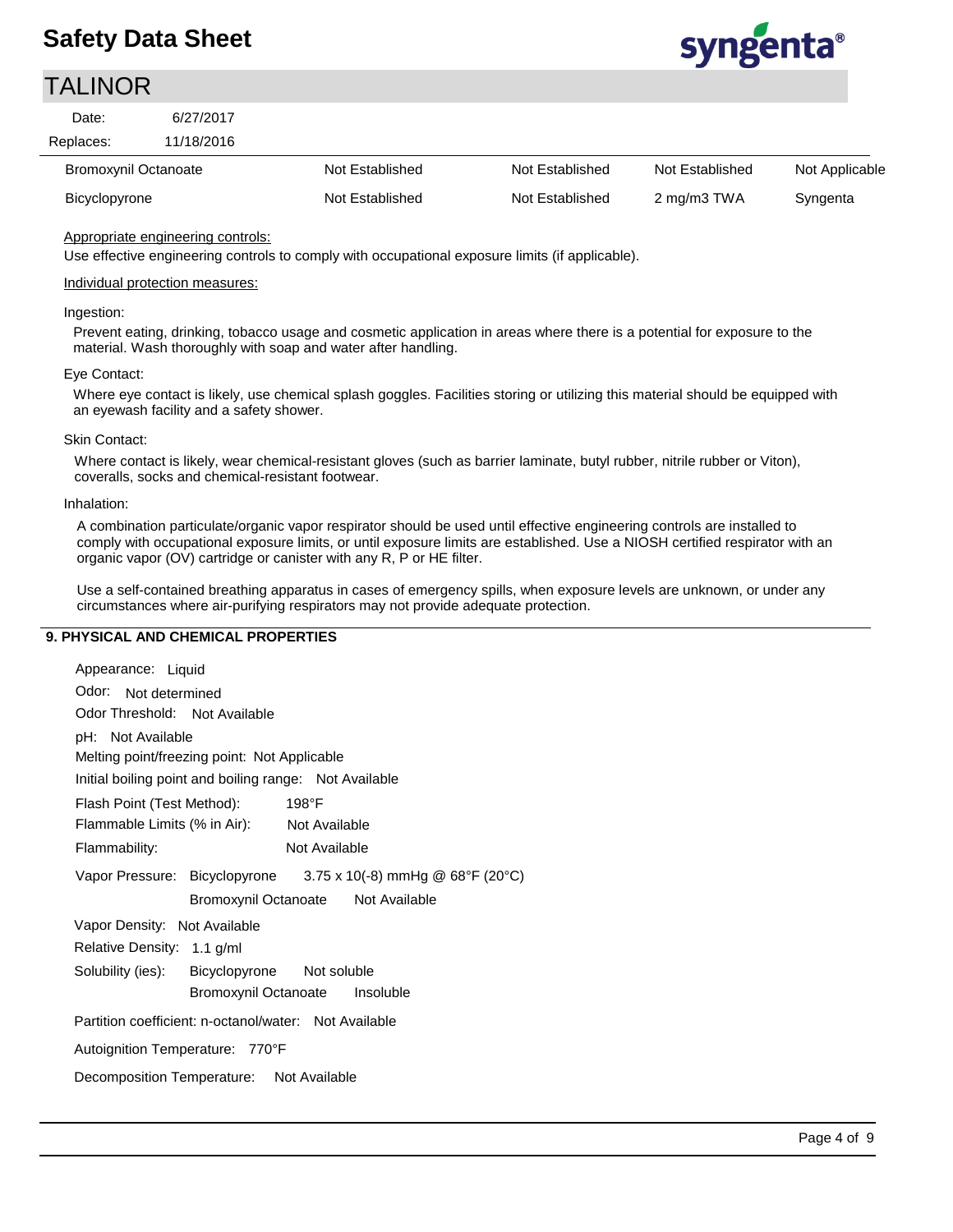

| <b>TALINOR</b> |                          |  |  |  |
|----------------|--------------------------|--|--|--|
| Date:          | 6/27/2017                |  |  |  |
| Replaces:      | 11/18/2016               |  |  |  |
|                | Viscosity: Not Available |  |  |  |
| Other: None    |                          |  |  |  |

 **10. STABILITY AND REACTIVITY**

Reactivity: Not reactive.

Chemical stability: Stable under normal use and storage conditions.

Possibility of hazardous reactions: Will not occur.

Conditions to Avoid: Not known.

Incompatible materials: None known.

Hazardous Decomposition Products: None known.

#### **11. TOXICOLOGICAL INFORMATION**

#### Health effects information

Likely routes of exposure: Dermal, Inhalation

Symptoms of exposure: Rash, redness or itching

Delayed, immediate and chronic effects of exposure:

Developmental toxicity, Possible carcinogenicity, Allergic skin reaction

#### Numerical measures of toxicity (acute toxicity/irritation studies (finished product))

| Ingestion:                 | Oral (LD50 Rat):       | 1030 mg/kg body weight   |
|----------------------------|------------------------|--------------------------|
| Dermal:                    | Dermal (LD50 Rat):     | > 5000 mg/kg body weight |
| Inhalation:                | Inhalation (LC50 Rat): | $> 5.11$ mg/l            |
| Eye Contact:               | Mild Irritant          |                          |
| <b>Skin Contact:</b>       | Slightly Irritating    |                          |
| <b>Skin Sensitization:</b> | A skin sensitizer.     |                          |

#### Reproductive/Developmental Effects

Bicyclopyrone: Animal testing did not show any effects on fertility. Some evidence of adverse effects on development, based on animal experiments.

Bromoxynil Octanoate: Teratogenicity: Possible risk of harm to the unborn child.

#### Chronic/Subchronic Toxicity Studies

Bicyclopyrone: No significant adverse effects were reported. Bromoxynil Octanoate: Not Available

#### **Carcinogenicity**

Bicyclopyrone: Limited evidence of carcinogenicity in animal studies. There is no evidence that these findings are relevant to humans.

Bromoxynil Octanoate: Not Available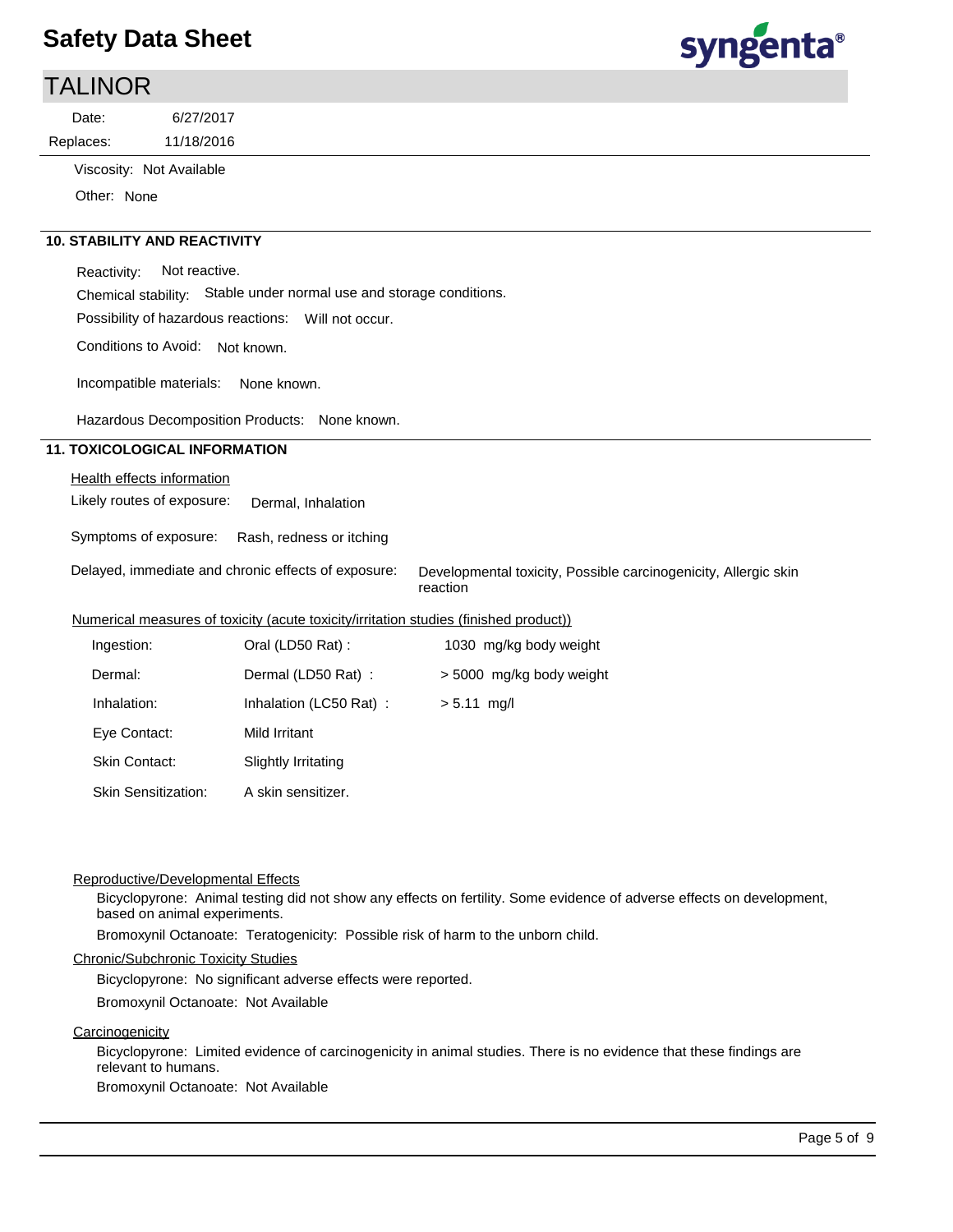### TALINOR

Date:

Replaces:



| <b>Chemical Name</b>                                                                                                       | NTP/IARC/OSHA Carcinogen |
|----------------------------------------------------------------------------------------------------------------------------|--------------------------|
| Naphthalene                                                                                                                | See "Toxicity", Sec. 11  |
| Acetophenone                                                                                                               | No                       |
| Cloquintocet-Mexyl                                                                                                         | No                       |
| Petroleum Solvent                                                                                                          | No                       |
| Other ingredients                                                                                                          | No                       |
| bromoxynil-octanoate                                                                                                       | No                       |
| Bicyclo[3.2.1]oct-3-en-2-one, 4-hydroxy-3-[[2-<br>[(2-methoxyethoxy)methyl]-6-(trifluoromethyl)-<br>3-pyridinyl]carbonyl]- | No                       |

#### **Other Toxicity Information**

#### None

#### Toxicity of Other Components

#### Acetophenone

Exposure causes severe eye and skin irritation. Prolonged contact may cause defatting of the skin and dermatitis or burns. Inhalation of high concentrations may cause central nervous system effects characterized by headache, dizziness, unconsciousness and coma. May cause irritation of the respiratory tract with burning, pain in the nose and throat, coughing, wheezing, shortness of breath and pulmonary edema. Ingestion may cause gastrointestinal irritation with nausea, vomiting and diarrhea.

#### Cloquintocet-Mexyl

Causes mild eye and skin irritation. Toxic if inhaled or swallowed. May cause sensitization by skin contact.

#### Naphthalene

Exposure to naphthalene can cause cataracts, liver damage, kidney failure, respiratory failure, hematuria, anemia, damage to red blood cells, leukocytosis, or coma. Carcinogen Status: NTP: Anticipated Carcinogen IARC: Group 2B Possible Human Carcinogen

#### Other ingredients

Not Established

#### Petroleum Solvent

Inhalation of vapors at high concentrations can cause central nervous system effects (dizziness, headache), irritation to eyes or respiratory tract.

#### Target Organs

| Active Ingredients    |                                                                        |
|-----------------------|------------------------------------------------------------------------|
| Bicyclopyrone:        | Heart                                                                  |
| Bromoxynil Octanoate: | Not Available                                                          |
| Inert Ingredients     |                                                                        |
| Acetophenone:         | CNS, skin, eye                                                         |
| Cloquintocet-Mexyl:   | Eye, skin, lung, digestive tract                                       |
| Naphthalene:          | Eye, liver, kidney, respiratory tract, blood, CNS                      |
| Other ingredients:    | Not Established                                                        |
| Petroleum Solvent:    | Respiratory tract, stomach, liver, thyroid, urinary bladder, CNS, skin |
|                       |                                                                        |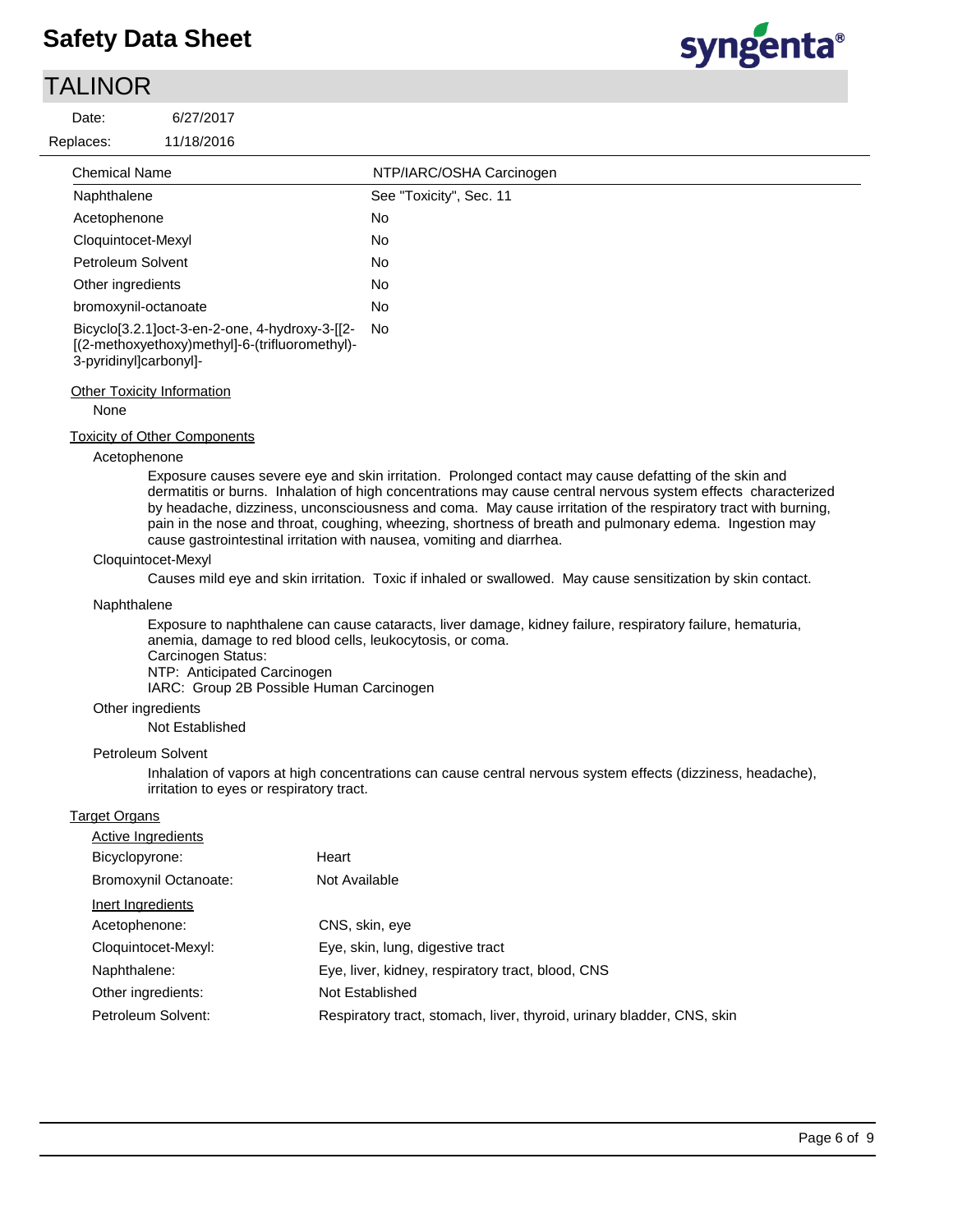### TALINOR

11/18/2016 6/27/2017 Replaces: Date:



#### **12. ECOLOGICAL INFORMATION**

Eco-Acute Toxicity

Bromoxynil Octanoate: Fish (Bluegill Sunfish) 96-hour LC50 0.029 mg/l Invertebrate (Water Flea) Daphnia Magna 48-hour EC50 0.046 mg/l Algae 72-hour EC50 0.12 mg/l

Bicyclopyrone:

Fish (Rainbow Trout) 96-hour LC50 > 100 mg/l

Invertebrate (Water Flea) Daphnia Magna 48-hour EC50 > 100 mg/l

Green Algae 96-hour EbC50 2.3 mg/l

#### Environmental Fate

Bicyclopyrone:

The following information is for the active ingredient, NOA449280. Not readily biodegradable. Not persistent in soil. Very high mobility in soil.

#### Bromoxynil Octanoate:

The information presented here is for the A.I. Bromoxynil Octanoate. Bioaccumulation: Bluegill Sunfish. Bioconcentration factor (BCF): 230. The value mentioned relates to the combination of bromoxynil phenol and the active ingredient bromoxynil octanoate. Biodegradability: < 37% Exposure time: 28 d Not readily biodegradable

#### **13. DISPOSAL CONSIDERATIONS**

Disposal:

Do not reuse product containers. Dispose of product containers, waste containers, and residues according to local, state, and federal health and environmental regulations.

Characteristic Waste: Not Applicable

Listed Waste: Not Applicable

#### **14. TRANSPORT INFORMATION**

DOT Classification

Ground Transport - NAFTA Individual container with < 1,400 usg Not regulated

Individual containers > 1,400 usg Proper Shipping Name: Environmentally Hazardous Substance, Liquid, N.O.S. (Acetophenone), RQ Hazard Class: Class 9 Identification Number: UN 3082 Packing Group: PG III

**Comments** 

Water Transport - International Proper Shipping Name: Environmentally Hazardous Substance, Liquid, N.O.S. (Acetophenone) Marine Pollutant Hazard Class: Class 9 Identification Number: UN 3082 Packing Group: PG III

Air Transport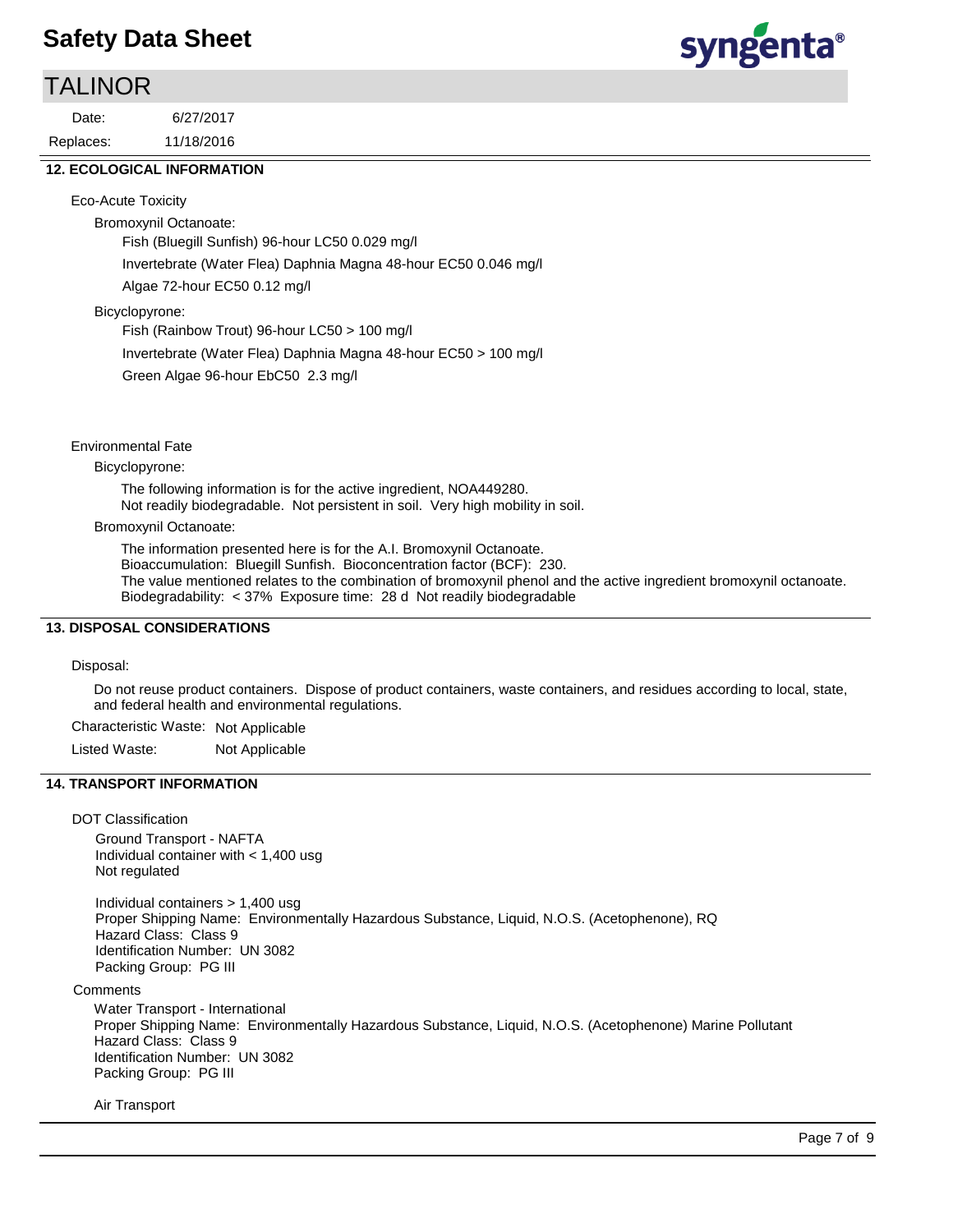### TALINOR

11/18/2016 6/27/2017 Replaces: Date:

> Proper Shipping Name: Environmentally Hazardous Substance, Liquid, N.O.S. (Acetophenone) Hazard Class: Class 9 Identification Number: UN 3082 Packing Group: PG III

#### **15. REGULATORY INFORMATION**

Pesticide Registration:

This chemical is a pesticide product registered by the Environmental Protection Agency and is subject to certain labeling requirements under federal pesticide law. These requirements differ from the classification criteria and hazard information required for safety data sheets, and for workplace labels of non-pesticide chemicals. Following is the hazard information as required on the pesticide label:

Caution: Harmful if swallowed. Causes moderate eye injury. Avoid contact with eyes, skin, or clothing. Wash thoroughly with soap and water after handling and before eating, drinking, chewing gum, using tobacco or using the toilet. Prolonged or frequently repeated skin contact may cause allergic reactions in some individuals.

EPA Registration Number(s):

100-1570

#### EPCRA SARA Title III Classification:

| Section 311/312 Hazard Classes: | Acute Health Hazard<br>Chronic Health Hazard                                                  |
|---------------------------------|-----------------------------------------------------------------------------------------------|
| Section 313 Toxic Chemicals:    | Bromoxynil Octanoate 23.16% (CAS No. 1689-99-2)<br>Naphthalene $\langle$ 1% (CAS No. 91-20-3) |
|                                 | Acetophenone $\lt$ 35% (CAS No. 98-86-2)                                                      |

RCRA Hazardous Waste Classification (40 CFR 261): Not Applicable TSCA Status: Exempt from TSCA, subject to FIFRA CERCLA/SARA 304 Reportable Quantity (RQ): RQ of Acetophenone = 5000 lbs

#### **16. OTHER INFORMATION**

|  | <b>HMIS Hazard Ratings</b> |                                |         | Minimal  |
|--|----------------------------|--------------------------------|---------|----------|
|  | Health:                    | 3                              |         | Slight   |
|  | Flammability:              |                                | 2       | Moderate |
|  | Physical Hazard:           |                                | 13      | Serious  |
|  |                            |                                |         |          |
|  |                            |                                | $\star$ | Chronic  |
|  |                            | Syngenta Hazard Category: D.S. |         |          |

For non-emergency questions about this product call:

1-800-334-9481